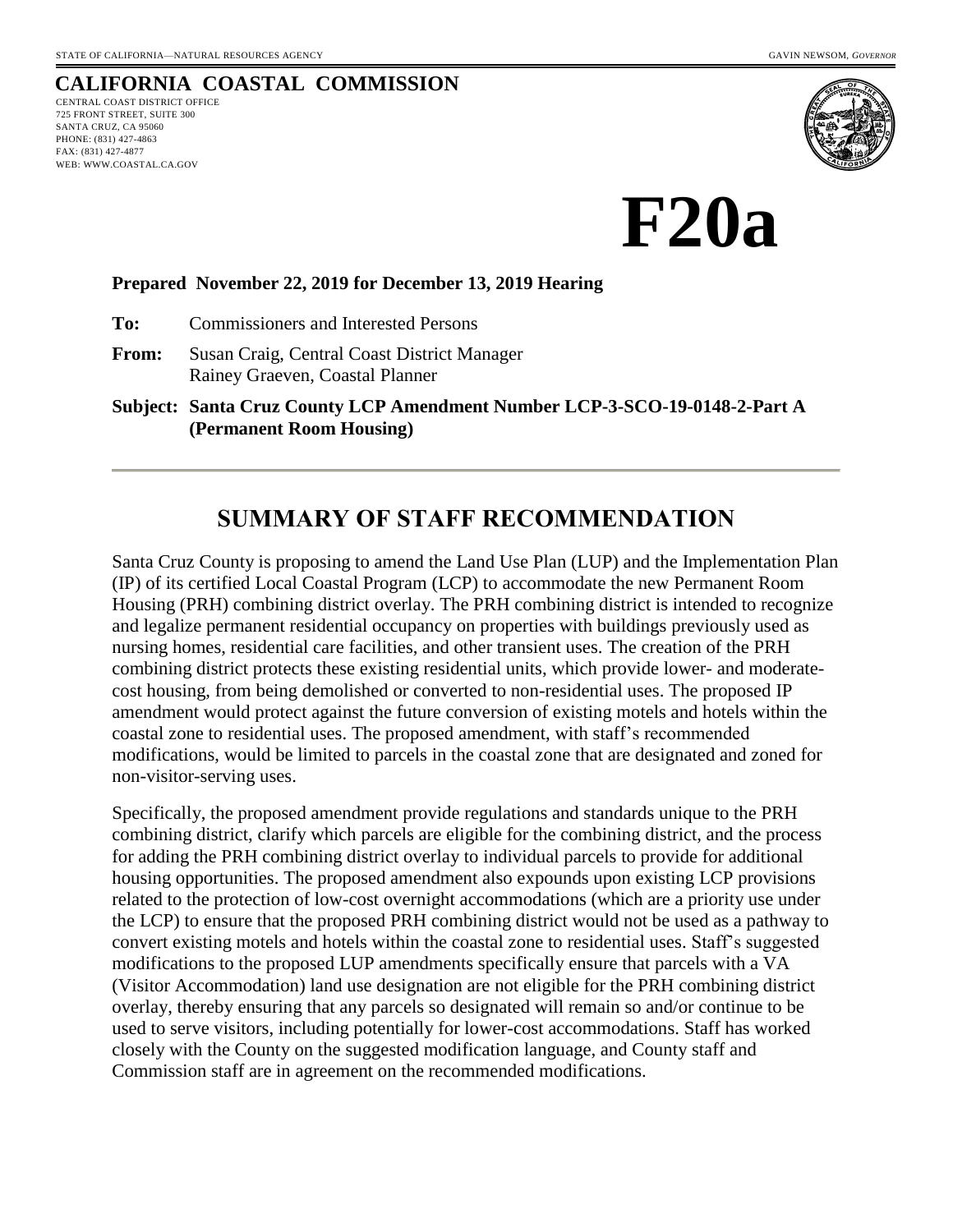Thus, staff recommends that the Commission find that the proposed LUP amendment, as modified, is consistent with and adequate to carry out the Chapter 3 policies of the Coastal Act. Staff further recommends that the Commission approved the IP amendment as submitted, which will conform with, and be adequate to carry out, the relevant provisions of the County's certified LUP, as amended. The motions and resolutions are found on pages 4-5 below.

#### **Staff Note: LCP Amendment Action Deadline**

This proposed LCP amendment was filed as complete on November 12, 2019. The proposed amendment affects both the LCP's LUP and IP. The 90-working-day action deadline is March 25, 2020. Thus, the Commission has until March 25, 2020 to take a final action on this LCP amendment unless the Commission extends the action deadline (it may be extended by up to one year).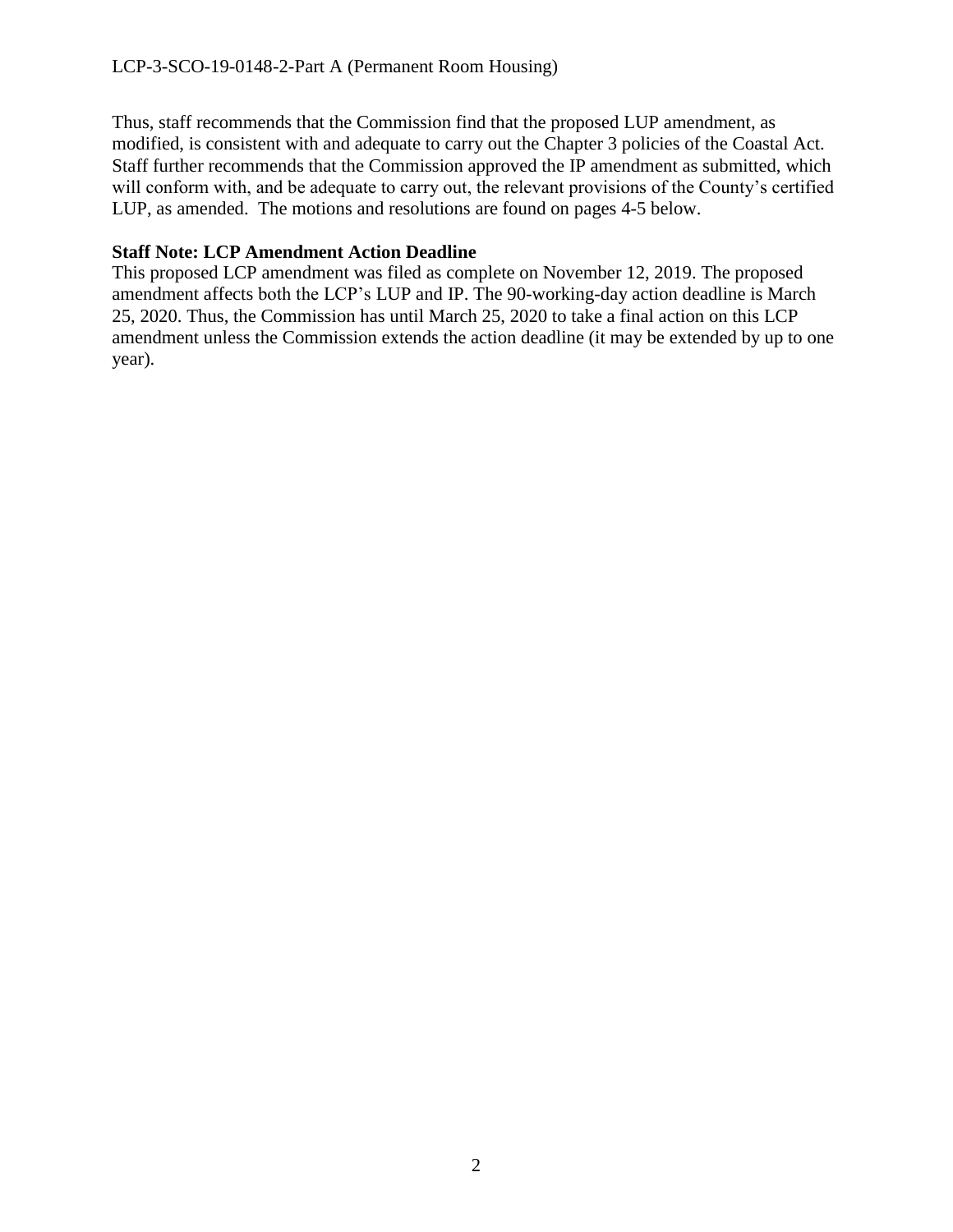# **TABLE OF CONTENTS**

# **EXHIBITS**

[Exhibit 1: Proposed LUP Amendment](https://documents.coastal.ca.gov/reports/2019/12/F20a/F20a-12-2019-exhibits.pdf) Exhibit 2: Proposed IP Amendment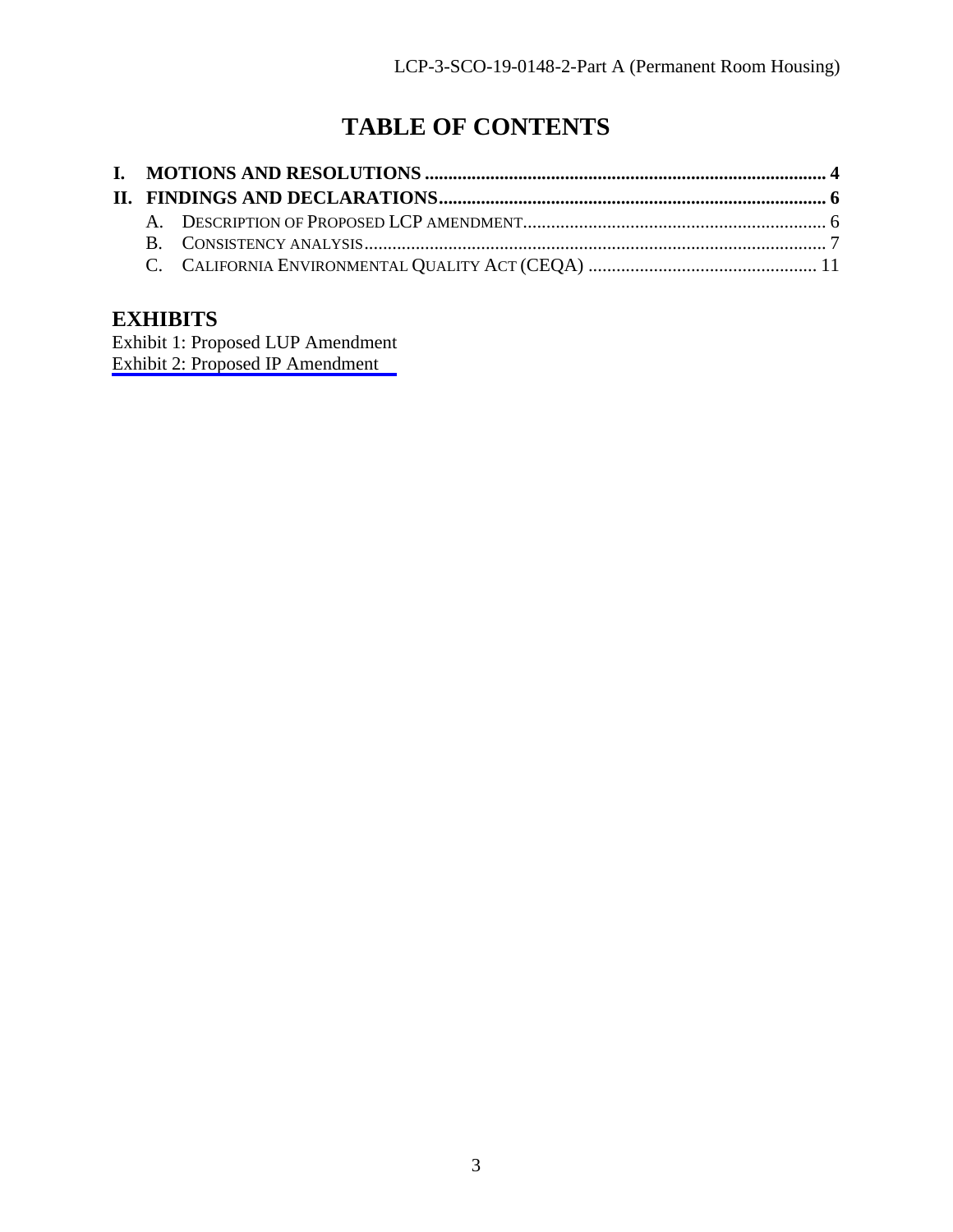# <span id="page-3-0"></span>**I. MOTIONS AND RESOLUTIONS**

Staff recommends that the Commission, after public hearing, approve the proposed LCP amendment as suggested to be modified by staff. The Commission needs to make three motions, two on the LUP amendment and a third on the IP amendments, in order to act on this recommendation.

#### **A. Deny the LUP Amendment as submitted**

Staff recommends a **NO** vote on the motion below. Failure of this motion will result in denial of the LUP amendment as submitted and adoption of the following resolution. The motion passes only by an affirmative vote of a majority of the appointed Commissioners.

**Motion:** *I move that the Commission certify Land Use Plan Major Amendment Number LCP-3-SCO-19-0148-2-Part A as submitted by Santa Cruz County, and I recommend a no vote.*

*Resolution: The Commission hereby denies certification of Land Use Plan Major Amendment Number LCP-3-SCO-19-0148-2-Part A as submitted by Santa Cruz County and adopts the findings set forth below on grounds that the land use plan amendment as submitted does not meet the requirements of and is not in conformity with the policies of Chapter 3 of the Coastal Act. Certification of the land use plan amendment would not meet the requirements of the California Environmental Quality Act, as there are feasible alternatives and mitigation measures that would substantially lessen the significant adverse impacts on the environment that will result from certification of the land use plan amendment as submitted.*

## **B. Certify the LUP Amendment with Suggested Modifications**

Staff recommends a **YES** vote on the motion below. Passage of this motion will result in certification of the amendment with suggested modifications and the adoption of the following resolution and the findings in this staff report. The motion to certify with suggested modifications passes only by an affirmative vote of a majority of the appointed Commissioners.

*Motion: I move that the Commission certify Land Use Plan Major Amendment Number LCP-3-SCO-19-0148-2-Part A if it is modified as suggested in this staff report, and I recommend a yes vote.*

*Resolution: The Commission hereby certifies Land Use Plan Major Amendment Number LCP-3-SCO-19-0148-2-Part A to the Santa Cruz County Local Coastal Program if modified as suggested and adopts the findings set forth in this staff report on the grounds that the land use plan amendment with the suggested modifications will meet the requirements of and be in conformity with the policies of Chapter 3 of the Coastal Act. Certification of the land use plan amendment if modified as suggested complies with the California Environmental Quality Act because either 1) feasible mitigation measures and/or alternatives have been incorporated to substantially lessen any significant adverse effects of the plan on the environment, or 2) there are no further feasible alternatives and mitigation measures that*  would substantially lessen any significant adverse impacts on the environment that will result *from certification of the land use plan amendment if modified.*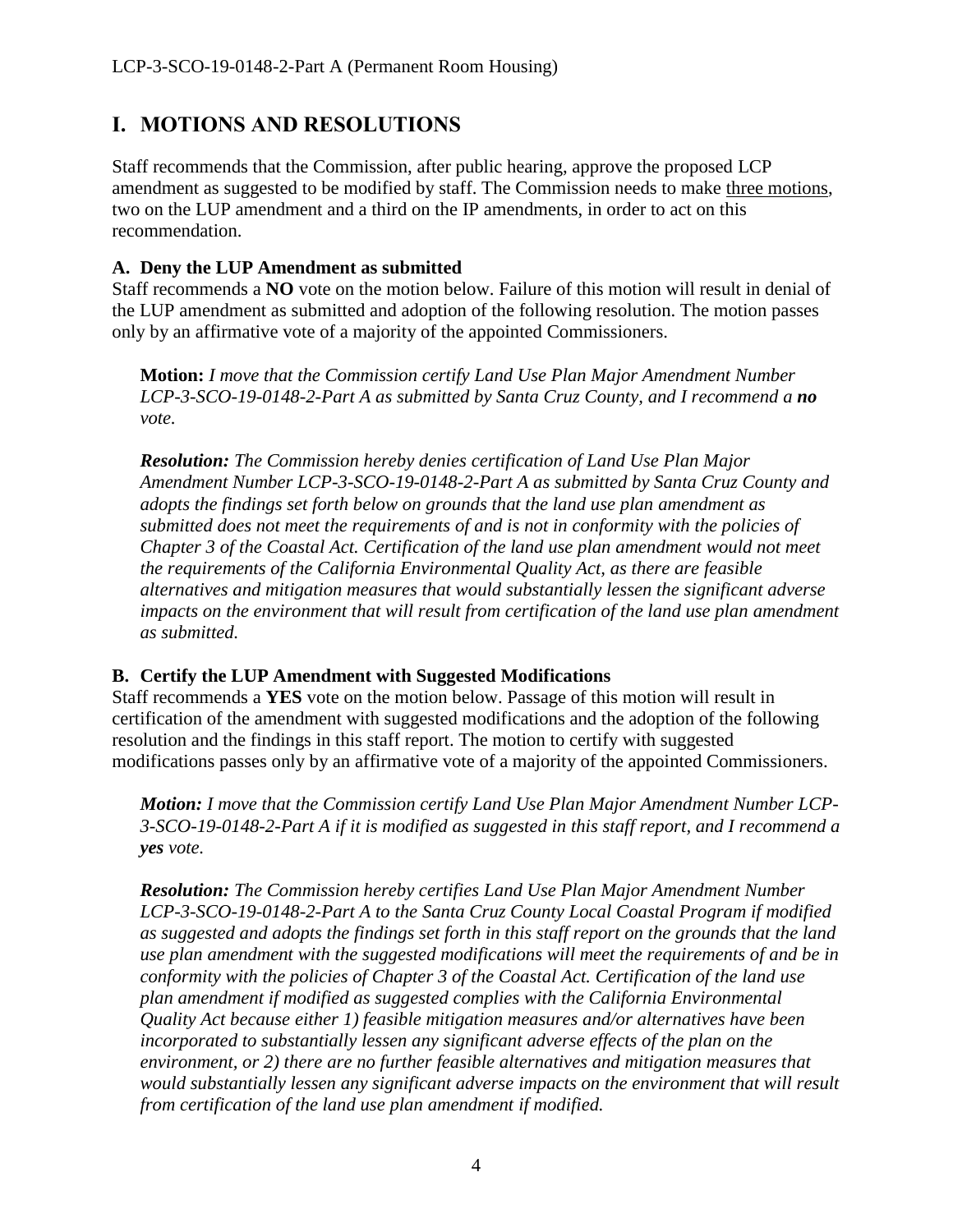### **C. Certify the IP Amendment as Submitted**

Staff recommends a **NO** vote on the motion below. Failure of the motion will result in certification of the IP amendment as submitted and the adoption of the following resolution and findings. The motion passes only by an affirmative vote of a majority of the Commissioners present.

*Motion: I move that the Commission reject Implementation Plan Amendment Number LCP-3-SCO-19-0148-2-Part A as submitted by Santa Cruz County, and I recommend a no vote.*

*Resolution: The Commission hereby certifies Implementation Plan Amendment Number LCP-3-SCO-19-0148-2-Part A as submitted by Santa Cruz County and adopts the findings set forth below on the grounds that the amendment is consistent with and adequate to carry out the certified Land Use Plan. Certification of the Implementation Plan amendment complies with the California Environmental Quality Act because either 1) feasible mitigation measures and/or alternatives have been incorporated to substantially lessen any significant adverse effects of the plan on the environment, or 2) there are no further feasible alternatives or mitigation measures which could substantially lessen any significant adverse impact which the Implementation Plan Amendment may have on the environment.*

# **II. SUGGESTED MODIFICATIONS**

The Commission hereby suggests the following modifications to the proposed LCP amendment, which are necessary to make the requisite Coastal Act consistency findings. If Santa Cruz County accepts the following suggested modifications within six months of Commission action (i.e., by June 13, 2020), by formal resolution of the Board of Supervisors, the modified amendment will become effective upon Commission concurrence with the Executive Director's finding that this acceptance has been properly accomplished. Where applicable, text in cross-out format and text in underline format denotes proposed text to be deleted/added by the County. Text in <del>double cross-out</del> and double underline denotes text to be deleted/added by the Commission.

#### **1. Modify Policy LUP Policy 2.12.4 (Permanent Room Housing Uses in Commercial Designations) as follows:**

Regardless of commercial land use designation, with the exception of the Visitor Accommodations Designation (C-V) in the coastal zone, allow 100% residential use on properties within the "Permanent Room Housing" Combining District.

#### **2. Modify LUP Policy 2.16.9 (Conversion of Visitor Accommodations to Residential Uses) as follows:**

Prohibit conversion of visitor accommodations in the coastal zone to any lesser non-priority use unless it is can be demonstrated that it is economically infeasible to use the property for any a higher-priority use. Absolutely prohibit the conversion of hotels or motels with "Visitor Accommodation" or "Tourist Commercial" zoning and/or a "Visitor Accommodations" land use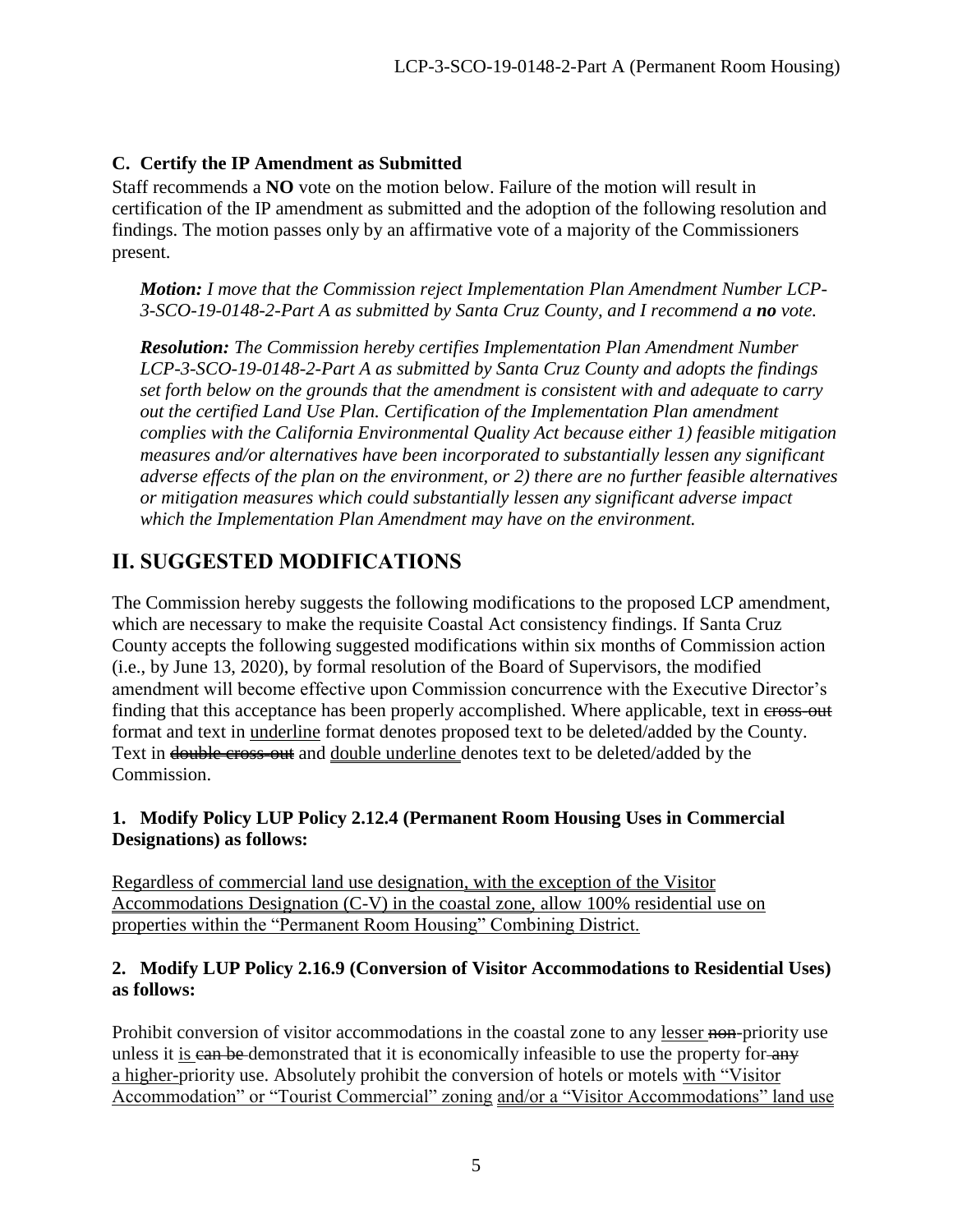designation in the coastal zone. Require any visitor accommodations that are converted to a permanent occupancy residential use to conform to applicable General Plan and LCP Land Use Plan Density Standards Program policies and comply with requirements of the Permanent Room Housing (PRH) Combining District and all conditions of approval of the Use/Development Permit for the PRH use where applicable. Provide a minimum of 15 percent of the units as affordable to lower and moderate income households.

# <span id="page-5-0"></span>**III. FINDINGS AND DECLARATIONS**

## <span id="page-5-1"></span>**A. DESCRIPTION OF PROPOSED LCP AMENDMENT**

The proposed LCP amendments establish a Permanent Room Housing (PRH) combining district overlay in an effort to increase the affordable housing stock in Santa Cruz County. The primary purpose of the PRH combining district is to recognize existing higher density residential uses in former care facilities and obsolete visitor accommodations, and secondarily, to create a pathway for such existing obsolete facilities to be used as housing in the future. Specifically, the proposed IP amendments would:

- Define PRH as "an independent dwelling space intended for long-term (30 days or more) rental occupancy as separate living quarters, with direct access from outside the building or through a common hall, meeting the development standards in SCCC [IP Section] 13.10.427."
- Allow the PRH combing district overlay in the following zoning districts:
	- o RA (single-family residential and agricultural (rural));
	- o RR (single-family residential (rural));
	- o R-1 (single-family residential (urban, rural);
	- o RB (single-family residential (oceanfront, urban));
	- o RM (multiple-family residential (urban))

 $\overline{a}$ 

- o PA (professional and administrative offices);
- o C-1 (neighborhood-serving, small-scale commercial services and retail uses);
- o C-2 (community-serving, large-scale retail uses and small scale commercial services);
- o C-4 (commercial services of all types and uses needing large sites or outdoor use  $area$ s);<sup>1</sup>
- o SU (Special Use, which allows for a variety of allowable uses including all uses allowable in all other zoning districts including residential, commercial, manufacturing, timber harvest etc.)

<sup>&</sup>lt;sup>1</sup> Residential uses are not currently allowed within the C-4 zoning district, and thus the proposed amendment represents a change in use for the C-4 zoning district. Residential uses are already allowable within the remaining commercial zoning districts, all residential zoning districts, as well as the Special Use zoning district.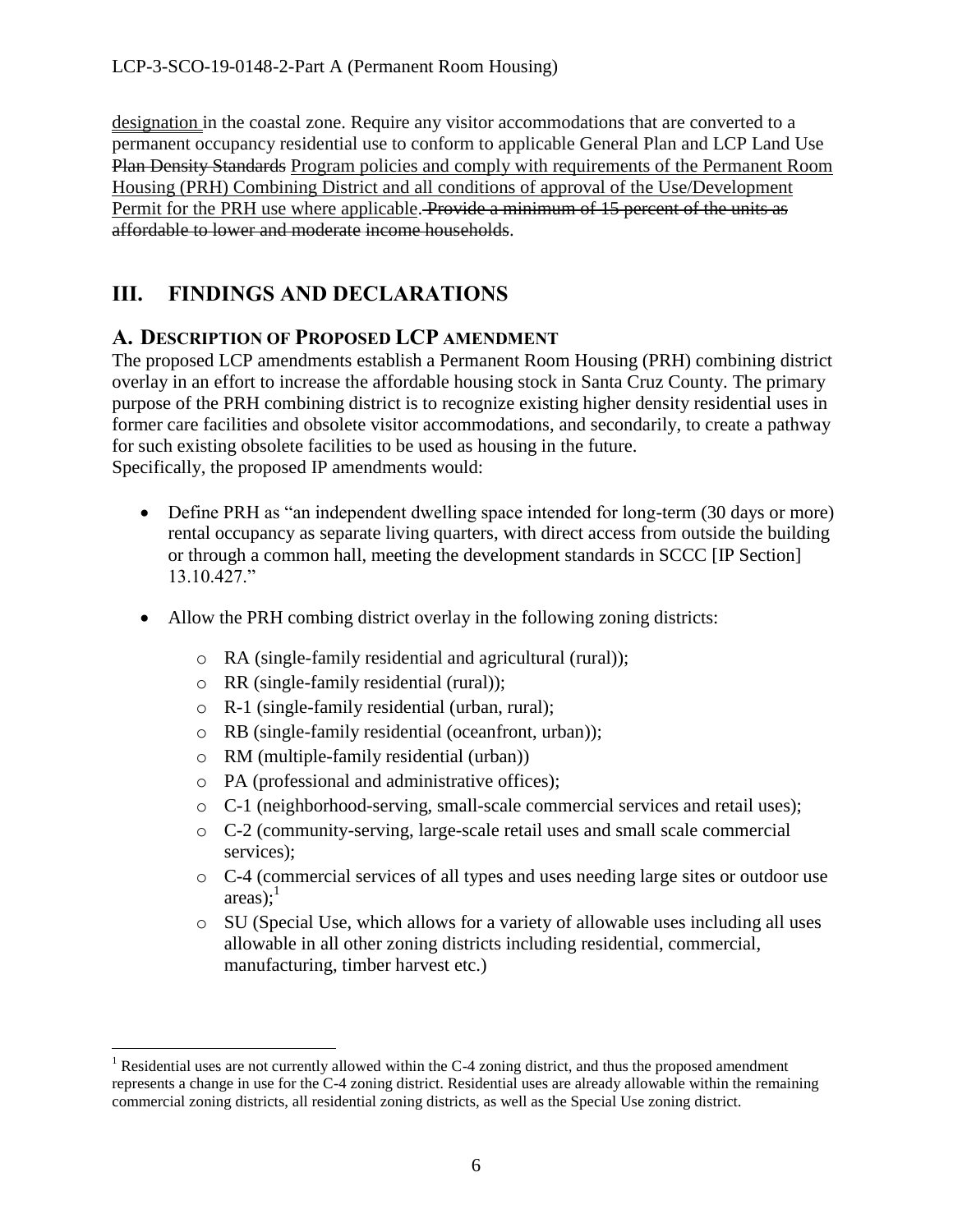- Prohibit the PRH combining district in the VA (visitor accommodations) and CT (visitorserving uses and facilities) zoning districts within the coastal zone.
- Set forth standards for residential units in the PRH combining district, including minimum and maximum unit size, kitchen/bathroom facilities, health and safety requirements, off-street parking requirements, and require a five-year permit review to ensure that the units continue to meet health and safety standards and remain affordable.
- Clarify that to add the PRH combining district overlay to a parcel requires an LCP amendment, and such an amendment would be reviewed against LUP policies that prohibit the conversion of higher-priority uses (e.g., visitor accommodations) to lowerpriority uses (residential).

The proposed amendments also include corresponding LUP amendments recognizing the new PRH combining district and encouraging affordable housing opportunities, while protecting overnight accommodations for visitors.

Please see **Exhibit 1** for the proposed LUP amendment text and **Exhibit 2** for the proposed IP amendment text.

## <span id="page-6-0"></span>**B. CONSISTENCY ANALYSIS**

## **Standard of Review**

The proposed amendment affects both the LUP and IP components of the Santa Cruz County LCP. The standard of review for LUP amendments is that they must be consistent with and adequate to carry out the Chapter 3 policies of the Coastal Act. The standard of review for IP amendments is that they must be consistent with and adequate to carry out the policies of the certified LUP.

## **LUP Consistency Analysis**

Coastal Act Section 30213 protects existing lower-cost visitor accommodations and encourages the provision of new lower-cost visitor accommodations (and other recreational facilities):

*Lower cost visitor and recreational facilities shall be protected, encouraged, and, where feasible, provided. Developments providing public recreational opportunities are preferred. […]*

While not the standard of review, Coastal Act Section 30604(f) encourages affordable housing and prohibits local governments and the Commission from reducing bonus densities for affordable housing projects, as long as those projects are otherwise in conformity with the certified LCP (subject to a narrow exception for non-conformity with the Coastal Act or LCP). Coastal Act Section 30604(f) states:

*The commission shall encourage housing opportunities for persons of low and moderate income. In reviewing residential development applications for low- and moderate-income housing, as defined in paragraph (3) of subdivision (h) of Section 65589.5 of the Government Code, the issuing agency or the commission, on appeal, may not require*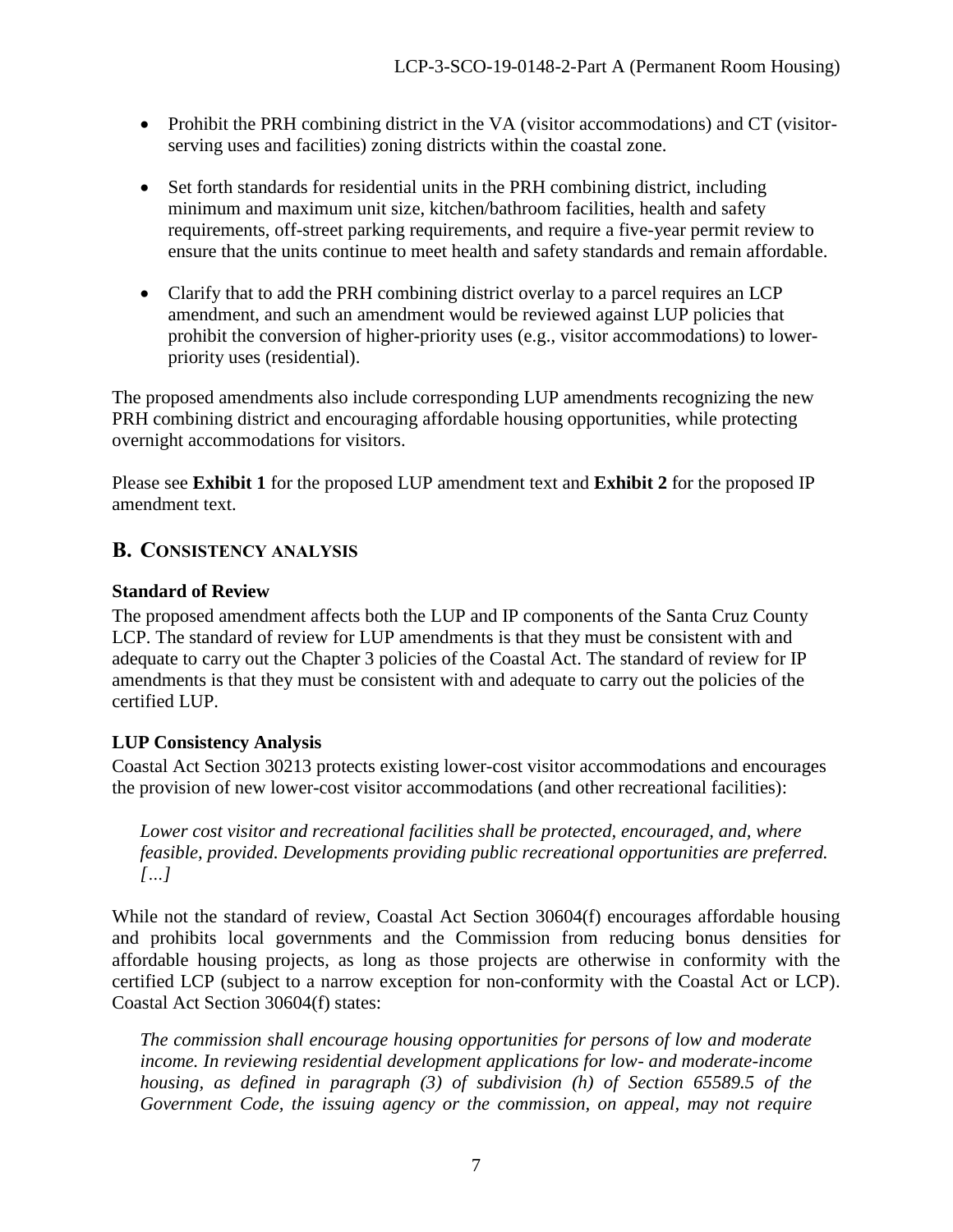*measures that reduce residential densities below the density sought by an applicant if the density sought is within the permitted density or range of density established by local*  zoning plus the additional density permitted under Section 65915 of the Government *Code, unless the issuing agency or the commission on appeal makes a finding, based on substantial evidence in the record, that the density sought by the applicant cannot feasibly be accommodated on the site in a manner that is in conformity with Chapter 3 (commencing with Section 30200) or the certified local coastal program.*

The proposed LUP amendments (see **Exhibit 1**) are intended to recognize the new PRH district, and allow for it within limited and appropriate land use designations to provide additional affordable housing opportunities while protecting visitor-serving uses, such as lower-cost visitor accommodations as is required by Coastal Act Section 30213. The proposed LUP amendments would limit the PRH combining district to residentially and commercially designated parcels (see proposed LUP Policies 2.11.2 and 2.12.4 in **Exhibit 1**). One of the LUP's commercial designations however, the Visitor Accommodations (C-V) designation), *is* intended for visitor accommodations. The LUP, as proposed, would allow the PRH combining district within C-V designated parcels, which could lead to sites designated for visitor accommodations being used as PRH (i.e., the conversion of visitor accommodations use to residential use), raising consistency issues with Coastal Act Section 30213, which requires that low-cost visitor accommodations be protected, as reflected in the fact that the LCP designates visitor accommodations as a priority use. Thus, the PRH combining district is not appropriate for the C-V designation. Accordingly, staff recommends **Suggested Modifications 1 & 2** to ensure that the PRH combining district cannot be added to parcels designated C-V. The proposed LUP amendments, as modified, therefore ensure that the PRH combining district is appropriately placed on parcels designated for residential or commercial uses and *not* on parcels designated for visitor-serving uses. The proposed LUP amendments also include changes to existing policies to further clarify that parcels designated for visitor-serving uses shall be maintained as such. Specifically, the proposed amendments to LUP Policy 2.16.19 clarify that any hotels/motels zoned "Visitor Accommodation" or "Tourist Commercial" shall not be converted to other uses.

The proposed amendments also update LUP Policy 2.16.19 to be consistent with other existing LUP Policies that prohibit the conversion of higher-priority uses to lower-priority uses, thus also meeting the intent of Coastal Act Section 30213, to protect lower-cost visitor-serving facilities. Specifically, existing LUP Policy 2.16.19 prohibits the conversion of visitor accommodations to "non-priority" uses; however, because residential is listed as a "third priority" use under LUP Policy 2.22.1 as opposed to a "non-priority" use, the existing policy may erroneously be interpreted to allow for the conversion of a visitor-serving use to a residential use. In other words, the proposed update to LUP Policy 2.16.19 eliminates this potential confusion around the term "non-priority" and more broadly limits the ability to convert visitor accommodations to any lower-priority use.

Finally, the proposed LUP amendments also eliminate language in existing LUP policy 2.16.9 requiring that 15% of units shall be reserved for lower or moderate income households. This change is in response to recent case law (*Palmer Sixth Street Properties v. City of Los Angeles* 2009), which upheld that inclusionary housing requirements for rental housing effectively means setting rental rates, therefore violating the Costa-Hawkins Rental Housing Act.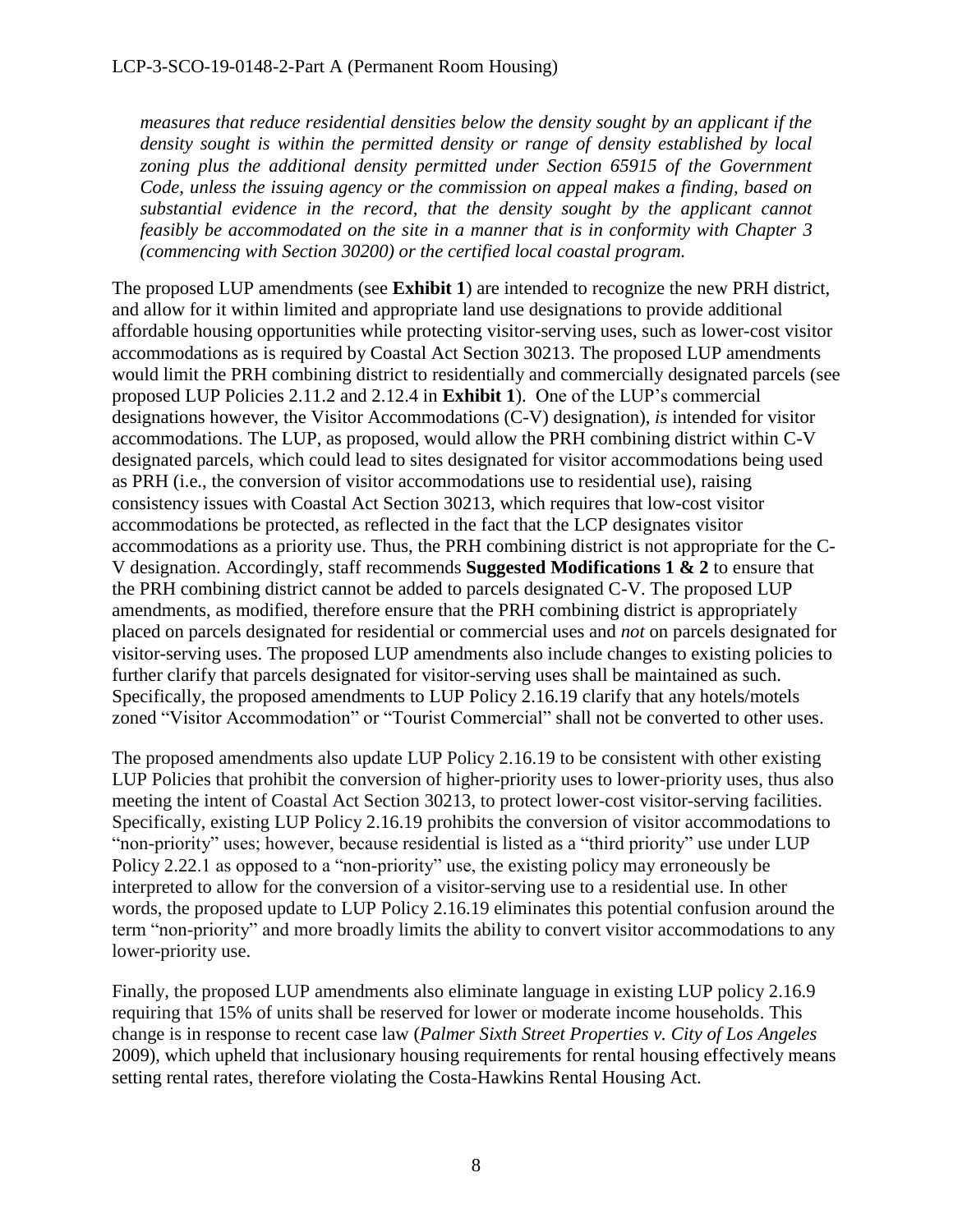In sum, **Suggested Modifications 1 & 2,** ensure that the PRH combining district is not placed on parcels designated for visitor accommodations (C-V), thereby protecting parcels designated for higher-priority visitor-serving uses, including lower-cost accommodations, from being converted to lower-priority residential uses. Therefore, with these additions, the LCP amendment is adequate to carry out Section 30213 of the Coastal Act.

#### **IP Amendment Consistency Analysis**

The Santa Cruz County LUP, if as amended above, including with Commission staff's suggested modifications, includes policy language that protects the conversion of visitor accommodations to residential uses; allows for the PRH combining district overlay within residential and commercial land use designations (aside from the "Visitor Accommodations" land use designation); prioritizes coastal-related development; and protects residential units for low and moderate income individuals:

*LUP Policy 2.11.2 Density Allowance for Permanent Room Housing Combining District Regardless of residential land use designation, on properties within the "Permanent Room Housing" Combining District, allow existing densities at the time of rezoning to remain, consistent with an approved Use/Development Permit.*

## *LUP Policy 2.12.4 Permanent Room Housing Uses in Commercial Designations*

*Regardless of commercial land use designation, with the exception of the Visitor Accommodations Designation (C-V) in the coastal zone, allow 100% residential use on properties within the "Permanent Room Housing" Combining District.* 

## *LUP Policy 2.16.9 Conversion of Visitor Accommodations to Residential Use*

*Prohibit conversion of visitor accommodations in the coastal zone to any lesser priority use unless it is demonstrated that it is economically infeasible to use the property for higher-priority use. Absolutely prohibit the conversion of hotels or motels with "Visitor Accommodation" or "Tourist Commercial" zoning and/or a "Visitor Accommodations" land use designation in the coastal zone. Require any visitor accommodations that are converted to a permanent occupancy residential use to conform to applicable General Plan and LCP Land Use Program policies and comply with requirements of the Permanent Room Housing (PRH) Combining District and all conditions of approval of the Use/Development Permit for the PRH use where applicable.*

#### *LUP Objective 2.22 Coastal Dependent Development*

*To ensure priority for coastal-dependent and coastal-related development over other development on the coast.*

## *LUP Policy 2.22.1 Priority of Uses within the Coastal Zone*

*Maintain a hierarchy of land use priorities within the Coastal Zone: First Priority: Agriculture and coastal-dependent industry Second Priority: Recreation, including public parks; visitor serving commercial uses; and coastal recreation facilities.*

*Third Priority: Private residential, general industrial, and general commercial uses.*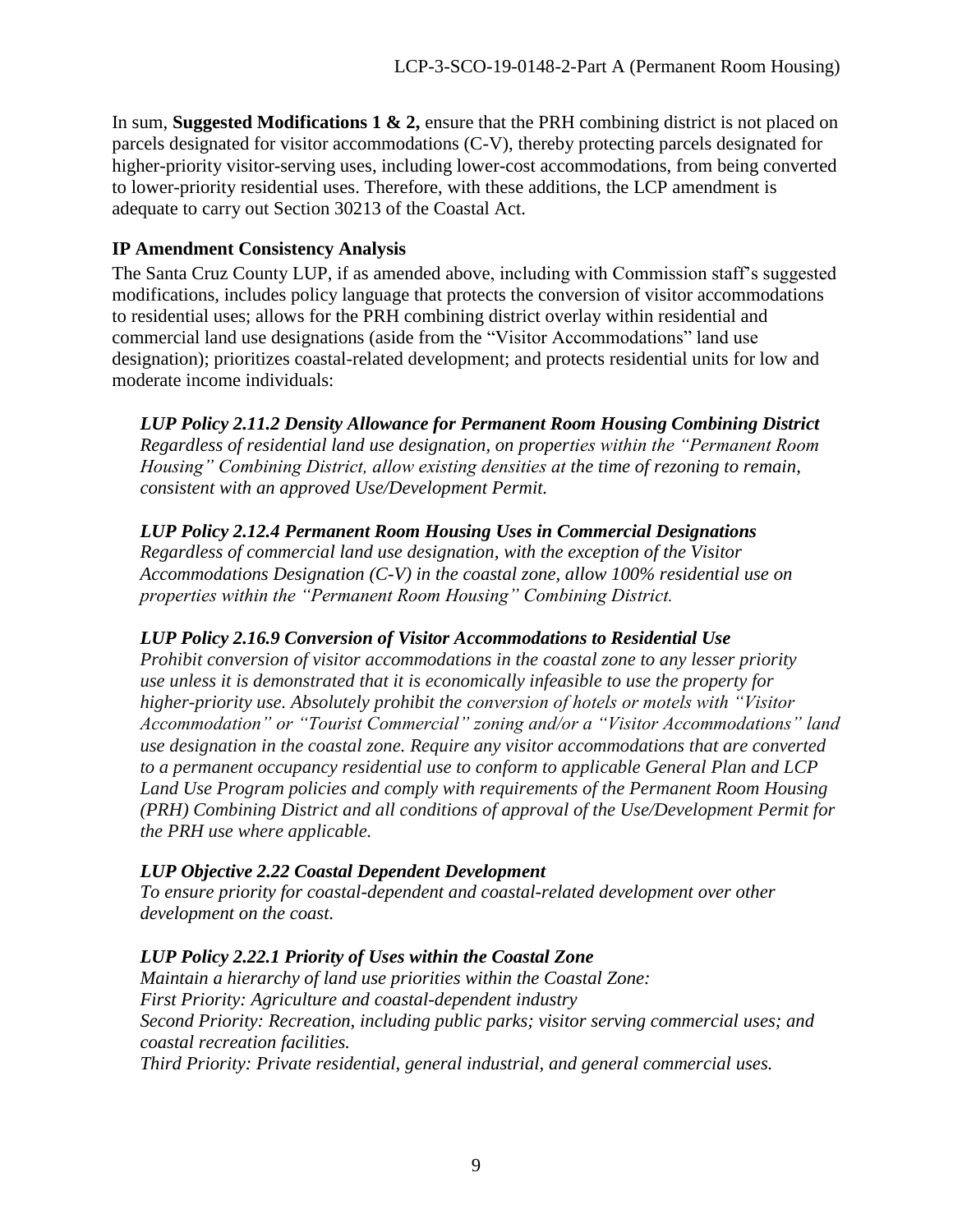#### *LUP Policy 2.22.2 Maintaining Priority Uses*

 $\overline{a}$ 

*Prohibit the conversion of any existing priority use to another use, except for another use of equal or higher priority.*

#### *LUP Policy 2.23.1 Lower and Moderate Income Housing in the Coastal Zone*

*Restrict conversion or demolition of existing residential units occupied by persons or families of lower or moderate income, unless provision has been made for replacement of those units. Replacement units shall be available to persons of lower or moderate income, and if the units which are converted or demolished are in the Coastal Zone, replacement units shall be located elsewhere within the Coastal Zone, if feasible.*

The proposed IP amendment (see **Exhibit 2**) provides for the new PRH combining district, which is intended to recognize properties that were formerly used as residential care facilities, nursing homes, visitor accommodations, and other transient accommodations that have over time converted to permanent residential occupancy. The proposed amendment would also allow the PRH combining district overlay to be applied to other properties in the future, subject to an LCP amendment. The amendment language specifies that the intent of the PRH combining district is to "preserve safe housing that is affordable by design and often occupied by low- and moderateincome residents who live or work in Santa Cruz County" (see page 3 of **Exhibit 2**; proposed IP Section 13.10.425). The proposed amendment fulfills the intent of LUP Policy 2.23.1, which prohibits the conversion of units occupied by lower and moderate income individuals and families by creating a pathway for legalization of existing  $2$  converted lower and moderate income units. In terms of the application of the PRH combining district within the coastal zone, the PRH combining district is proposed to be added to two parcels, which will necessitate a separate LCP amendment process following certification of this LCP amendment. These parcels include 165 East Street and 222 Santa Cruz Avenue, both of which are in the unincorporated community of Aptos, and are zoned RM-3 and RM-1.5 (multi-family residential) respectively, and designated R-UH (Urban High Density Residential). They meet the criteria for PRH because they were once used for visitor accommodations despite the residential zoning; however, these sites have been used as housing for an extended period of time. Adding the PRH combining district to these two parcels would allow for higher-density housing compared to the existing zoning, thereby legalizing and preserving these "affordable" residential units.

The proposed IP amendment also implements the LUP, as amended and modified, by allowing the PRH combining district in residentially zoned districts and commercially zoned districts,

 $2$  The proposed LCPA is intended to recognize units that have already converted; however, there is the possibility that the PRH district could be used to facilitate the conversion of additional units to PRH, but such conversion would only take place outside of the coastal zone because only four parcels within the coastal zone are eligible for the PRH combining district (i.e., the parcels meet all of the PRH overlay criteria, including that they are not zoned VA or CT, do not have a C-V land use designation, and are not actively used as visitor accommodations). These properties include the two that will be moving forward with an LCP amendment to add the PRH combining district overlay (i.e., 222 Santa Cruz Avenue and 165 East Street in Aptos), upon certification of this LCP amendment, and two additional properties, namely 163 East Street (in Aptos) and 2-2980 East Cliff Drive (in the unincorporated Live Oak area of Santa Cruz County).